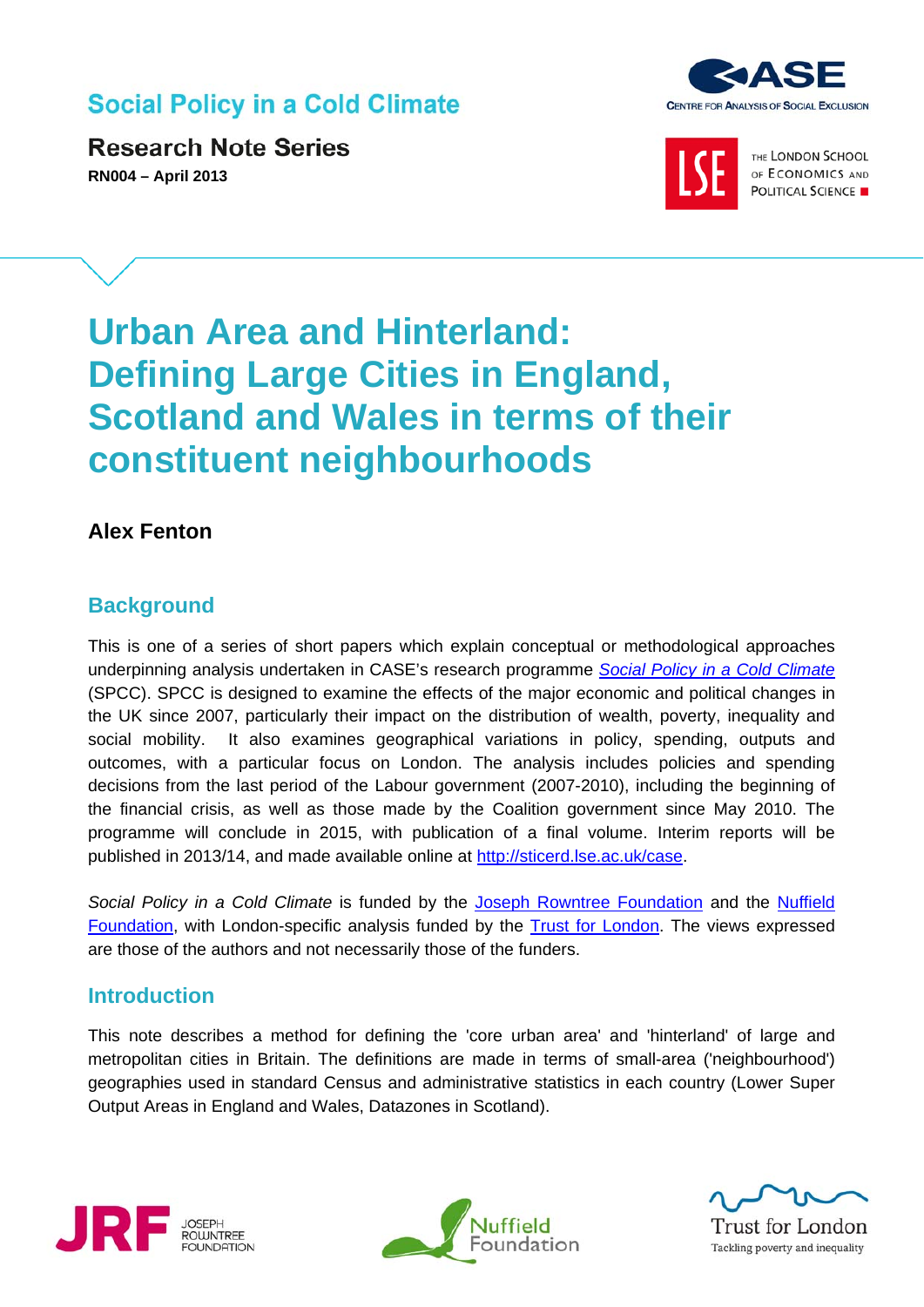The purpose is to provide a base for analysing intra-urban changes in the distribution of poverty over the 2000s, and assessing, for example, changes in segregation, concentration and centralisation. We look at the 22 largest cities in Britain: four in Scotland, two in Wales, and the rest in England (Lupton & Power 2004). The largest in population in 2001 (based on local authority boundaries) is London, and the smallest Dundee.

For each city, the 'core urban area' is conceived of as the estimated current continuous built-up area of each city. This is primarily derived from the automated classification applied by ONS to define each Census Output Area as 'urban' or 'rural' on the basis of its morphology and density. The 'hinterland' of each city is conceived as places outside this 'core urban area' whose primary economic orientation is towards that city. Living in the 'hinterland' is taken to be a reasonable substitute for living in the urban area itself for someone working in that city. They are thus defined by 2001 Travel-to-Work Areas. Together, the core urban area and hinterland comprise the 'wider city region'.

#### **Method**

The following procedure is used to define an 'urban area' for each city in terms of neighbourhoodlevel geographies (LSOAs or Datazones). The numbered steps are shown visually at the end of the note.

- 1. The starting urban areas for each city are the 2001 Urban Areas (Settlements, in Scotland) for the primary city or cities concerned. Some cities (for example, Tyneside) are made up of two Urban Areas (for example, Tyneside and Sunderland), but were a single contiguous urban area. Note that these urban areas do not reflect administrative boundaries.
- 2. A buffer of fixed distance (currently 500m) is applied to the 2001 Urban Area to approximate **urban extension in the 2000s**.
- 3. Any other **built-up settlements that now intersect** with this extended urban area are attached to it, and the 500m extension applied to them in turn.
- 4. This gives the **'core urban area'**.
- 5. The **wider city region** is the union of all TTWAs whose largest urban area is the city concerned. The **hinterland** is the remaining parts of the wider city region that are not in the core urban area.
- 6. LSOAs (Datazones, in Scotland) are assigned to the core urban area and wider city region by a standard point-in-polygon technique, using the population centroid of each LSOA/Datazone.
- 7. The results are saved in a file containing the LSOA/DZ codes, showing the city they lie in, and whether they are core urban or hinterland.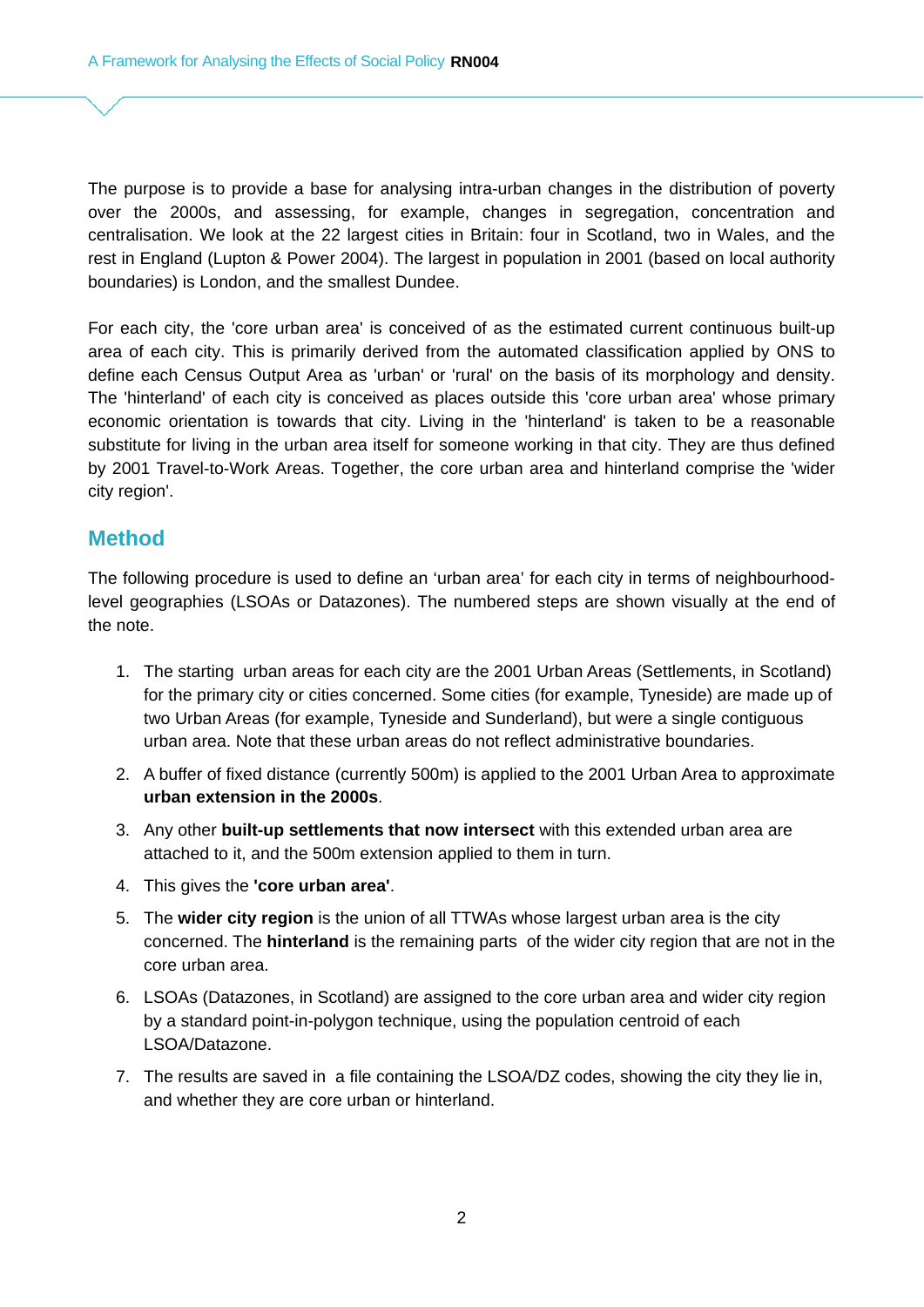## **Illustrated Example: Birmingham**

#### *STEP 1*

The 2001 Urban Area (black) and the 2001 TTWAs (grey) that together comprise the wider city-region



#### *STEPS 2,3,4*

The wider city-region (dotted line), and the core urban area - with the 2000s extended buffer, and the new built up settlements (in black) now attached.



#### *STEPS 5,6*

The population centres of small areas are assigned The core urban area (black) and hinterland (grey) to either the hinterland (empty circles) or the core urban area (black squares); the core urban area is shaded grey.

#### *STEP 7*

comprised of small-area boundaries.